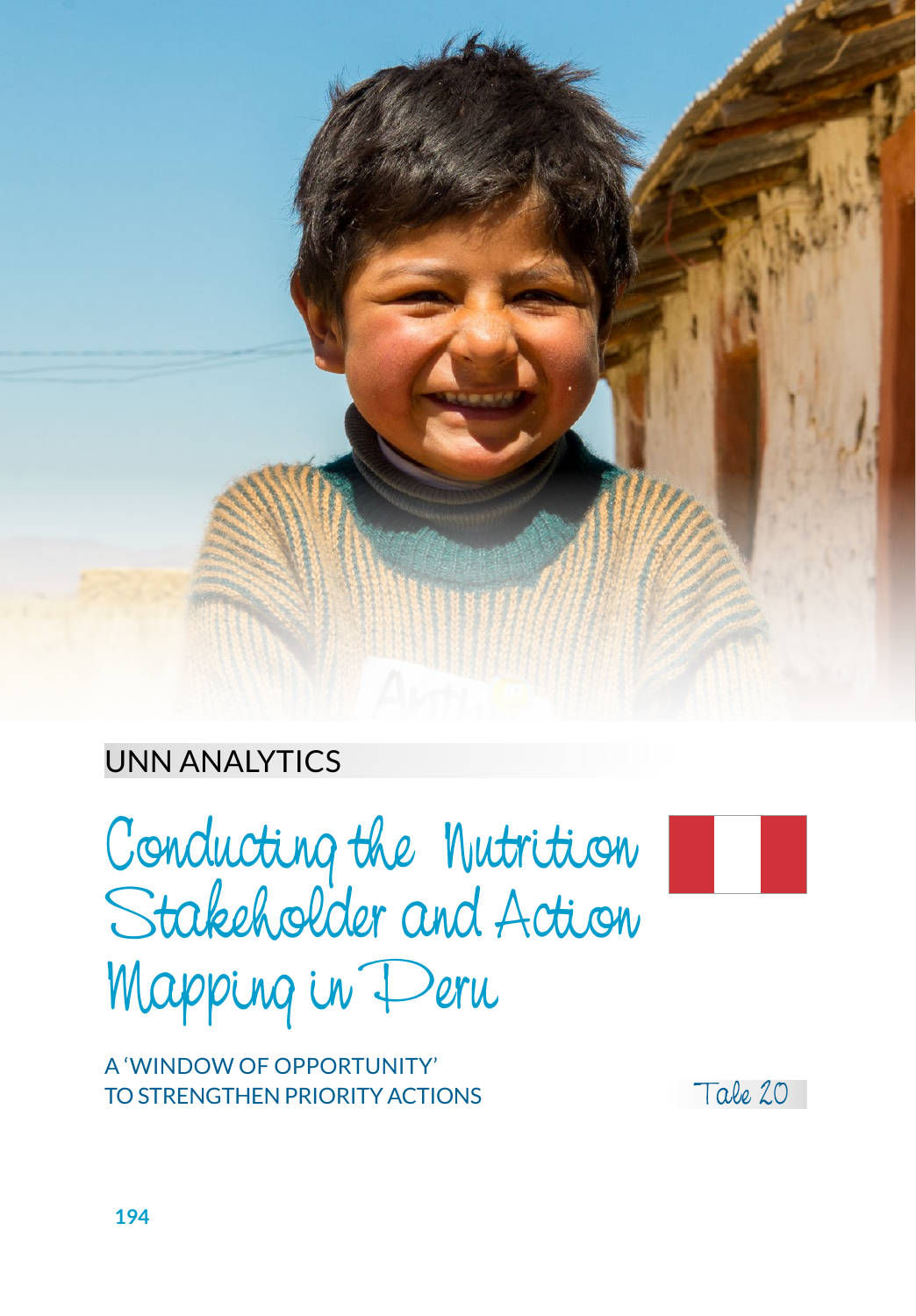#### Introduction

Peru is one of the first countries in Latin America to conduct a<br>Nutrition Stakeholder and Action Mapping<sup>87</sup> exercise, one of<br>the UNN analytics designed to guide countries in strengthening<br>nutrition multisectorality and s Nutrition Stakeholder and Action Mapping<sup>87</sup> exercise, one of the UNN analytics designed to guide countries in strengthening nutrition multisectorality and scale-up. The tool gives stakeholders a comprehensive picture of who is doing what, where and how, illustrating geographic and population coverage. The mapping exercise aims to galvanize a range of actors (including government, United Nations agencies, civil society, academia and the private sector), generating qualitative and quantitative data on 'core nutrition actions' that are implemented through sectors, such as health, agriculture, education and social protection and their respective systems.



87 For further information about the UN Network's Nutrition Stakeholder and Action Mapping tool, visit https:// www.unnetworkforsun.org/tools/nutrition-stakeholder-action-mapping.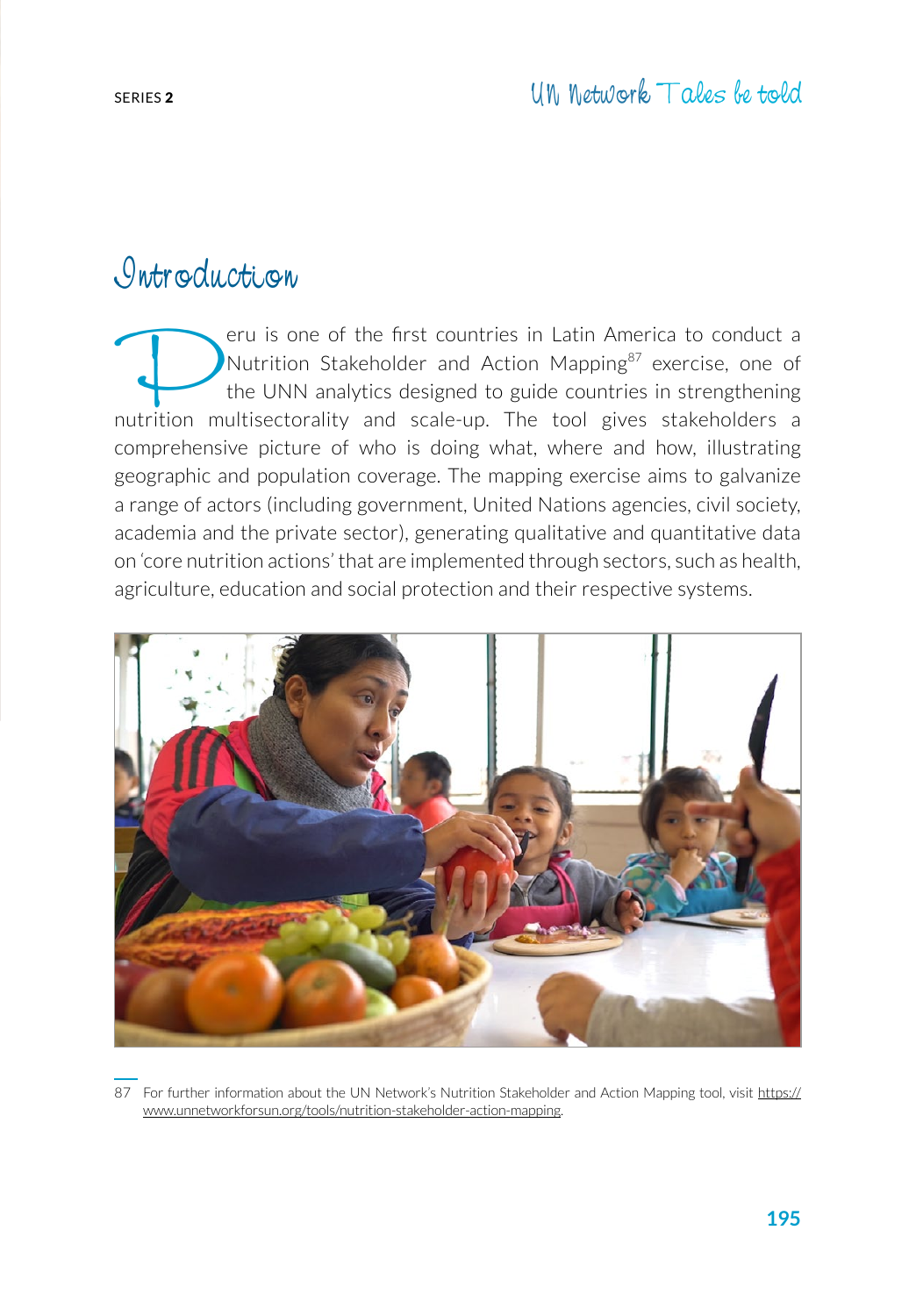"For me, the exercise [stakeholder mapping] has been like a puzzle: every time we thought we had all the pieces, we kept finding another one, then another one…," says Emilia Villanueva, consultant with the World Food Programme (WFP) in Peru. "I thought it would be a puzzle with only one face, but then we discovered it was more like a Rubik cube with lots of faces."

## Impetus for mapping

eru has been part of the Scaling Up Nutrition (SUN) Movement since 2010. The country has a population of approximately 32 million and is divided into twenty-five regions, which are further divided into provinces and districts. Peru is currently classified as an upper-middle income country, and has made some impressive gains in combatting malnutrition. For instance, stunting among children under five (CU5) has dropped from 31.3 percent in 2001 to 12.9 percent in 2017 while wasting affects less than 1 percent of the same age group.<sup>88</sup> The national prevalence of stunting, however, masks geographic disparities, with three regions reporting stunting levels of 31 percent.<sup>89</sup> Moreover, overweight and obesity touches nearly one-third (32 percent) of children aged 5-9 years old.

The country's adult population also faces a malnutrition burden: 24.2 percent of women and 15.2 percent of men are obese.<sup>90</sup> Furthermore, a recent study showed that 37.2 percent of people under 15 years old had obesity, high blood pressure or diabetes. This was higher in urban populations (39.6 percent, rising to 43.0 percent in Lima) than in rural populations (27.5 percent).  $91$ 

<sup>88</sup> Development Initiatives Poverty Research Ltd. 2019. *Global Nutrition Report; Peru country profile*. Available at [https://globalnutritionreport.org/resources/nutrition-profiles/latin-america-and-caribbean/south-america/peru/.](https://globalnutritionreport.org/resources/nutrition-profiles/latin-america-and-caribbean/south-america/peru/)

<sup>89</sup> National Institute of Statistics and Informatics. 2018. *Demographic and Family Health Survey*. Lima. Available at http://ghdx.healthdata.org/record/peru-demographic-and-family-health-survey-2018.

<sup>90</sup> Development Initiatives Poverty Research Ltd. 2019.

<sup>91</sup> National Institute of Statistics and Informatics. 2018.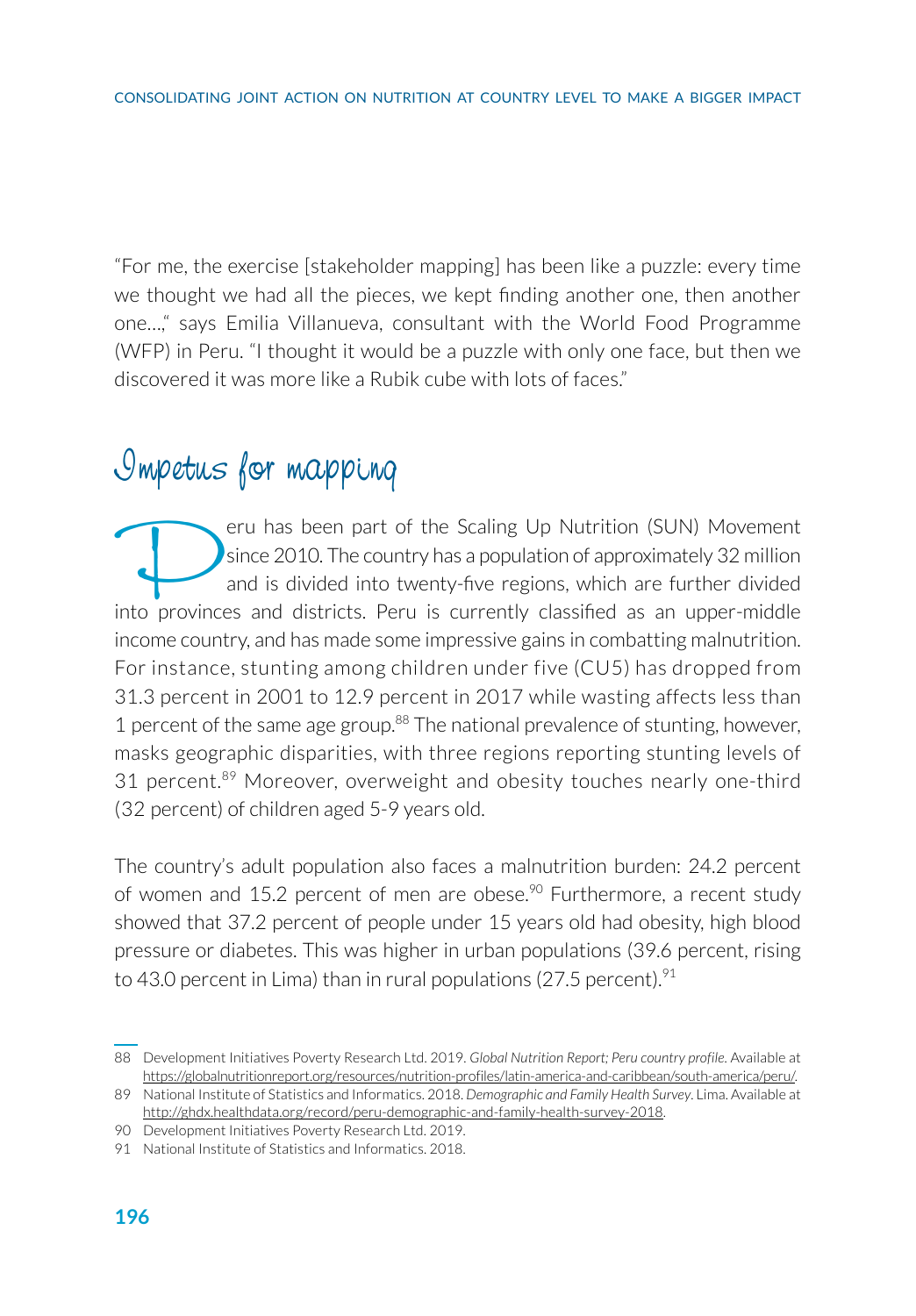There is also a serious challenge with anaemia in Peru. Nationally, over 40 percent of infants aged 6–35 months are anaemic, a statistic that climbs to a high of nearly 70 percent in the Puno region. Women of reproductive age also have elevated levels of anaemia (18.5 percent), even if they are affected to a lesser extent.<sup>92</sup>

## Catalyst for action

U nited Nations agencies in Peru utilize the nutrition working group to harmonize their efforts and exchange related information and experiences. The agencies represented in the group include the Food and Agriculture Organization of the United Nations (FAO), the International Fund for Agricultural Development (IFAD), the United Nations Population Fund (UNFPA), the United Nations Children's Fund (UNICEF), the Pan American Health Organization-World Health Organization (PAHO/WHO) and the World Food Programme (WFP), with the latter taking the lead. Different actors in the group, such as non-governmental organizations (NGOs), academia as well as United Nations agencies, had been looking at different ways to give the government 'a push' on tackling malnutrition. At the same time, the Government of Peru had decided to focus on reducing rates of anaemia.

All these efforts coincided with the arrival of a new director at WFP Peru, Tania Goossens, who had previous experience working with UNN analytics in countries such as Mozambique. "When I arrived in mid-2018, anaemia was on everyone's agenda, starting with the highest levels of government but despite the numerous efforts and investments, the numbers were just not coming down."

92 *Ibid.*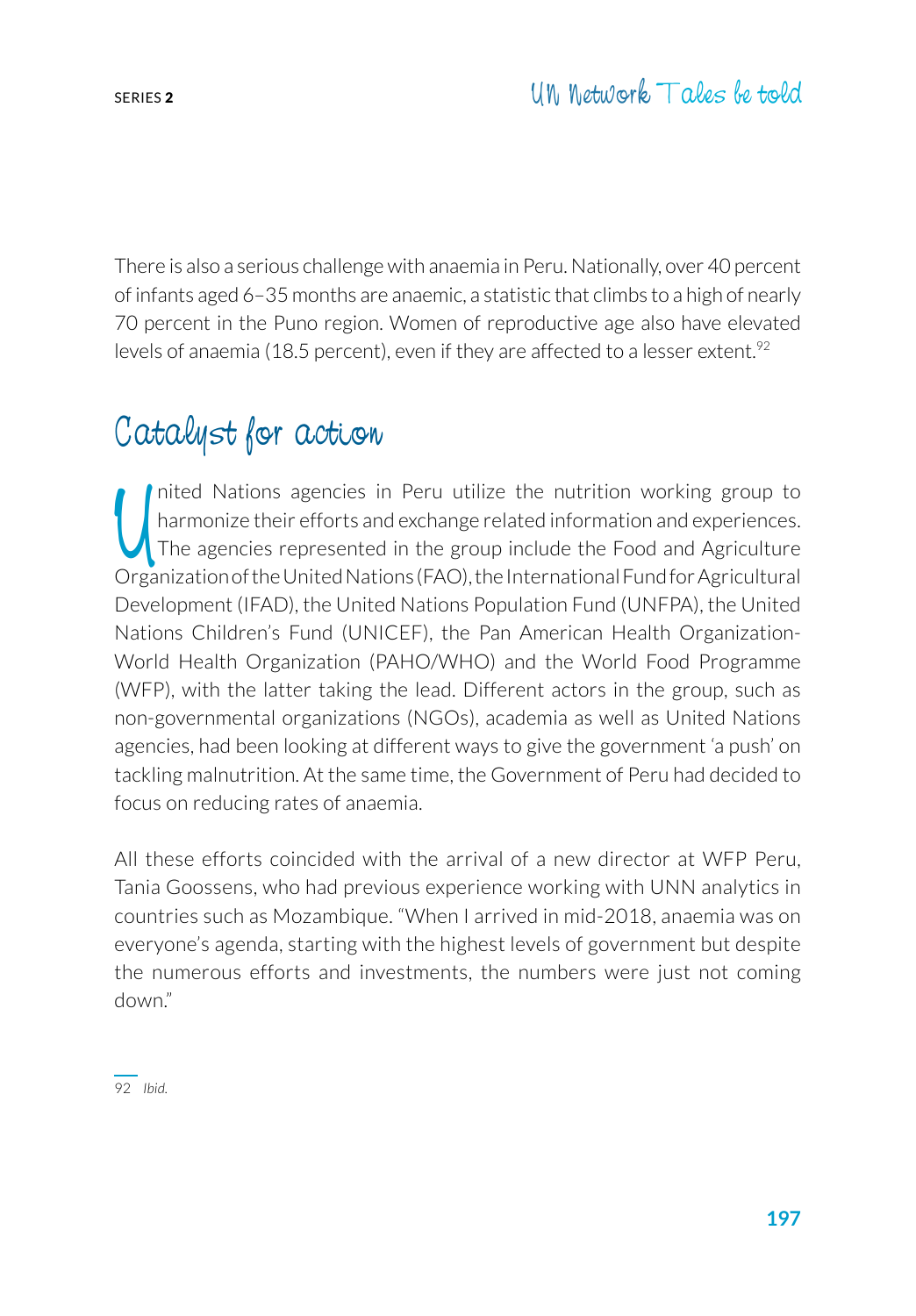

"This made me think that a good place to start would be to do a comprehensive mapping to better understand who is doing what and where, identify gaps and do that analysis to better guide those efforts and investments. Not just of anaemia, but of all key nutrition interventions, given that some regions continue to have high levels of stunting, while obesity and overweight among children has increased significantly. It just seemed like such an opportune [exercise], especially in a country such as Peru where there is genuine interest in tackling malnutrition, high levels of capacity and funding," says Tania.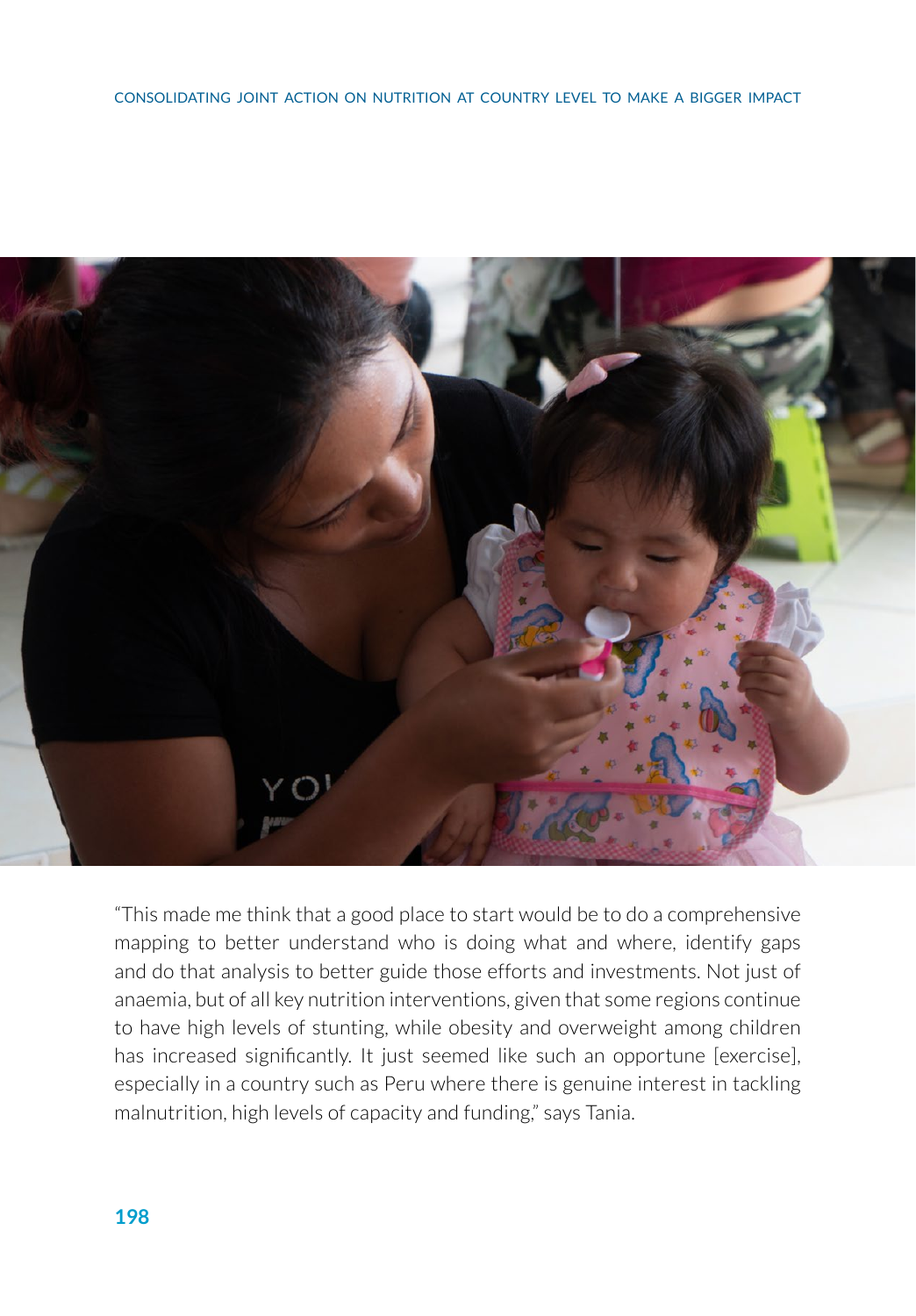The objectives of the mapping were twofold: (1) to inform, sensitize, define and agree on the opportunities to improve the nutritional situation in the country; and (2) to promote coordination between the government, United Nations agencies, private sector, civil society and academia to improve the coverage of nutrition actions. A technical working group was specifically formed for the mapping exercise, comprising: the Ministry of Health; the Ministry of Development and Social Inclusion; a private sector group (Peru 2021); CARE (representative of the NGO group Peru Prevention of Chronic Malnutrition); FAO; IFAD; UNICEF; and WFP.

### Getting government on board

The government structure in Peru is decentralized so that each region<br>can make their own decisions, although the policy direction is given<br>at national level. According to Emilia, this works in theory, but not<br>necessarily i can make their own decisions, although the policy direction is given at national level. According to Emilia, this works in theory, but not necessarily in practice. "Lima has more than 30 percent of the population, which means that most of the action happens here. The challenge is how to improve this kind of practices in the other regions with poor and extremely poor people, for example in the Amazonia region."

For years, Peru had good support from donors in terms of technical assistance and budgets, through the NGOs in most cases. As the country experienced economic growth over the last decade, traditional donors started to focus their efforts elsewhere. The UNN mapping was used as a rallying point to stimulate participation within the nutrition arena and to ensure that all voices were heard.

The lifecycle approach towards nutrition in Peru ensured that stakeholders from five ministries (Ministry of Agriculture and Irrigation; Ministry of Economy and Finance; Ministry of Housing, Construction and Sanitation; Ministry of Health; and Ministry of Production) took part. A total of approximately 100 stakeholders, from national government, civil society, private sector and international NGOs were involved in the mapping exercise.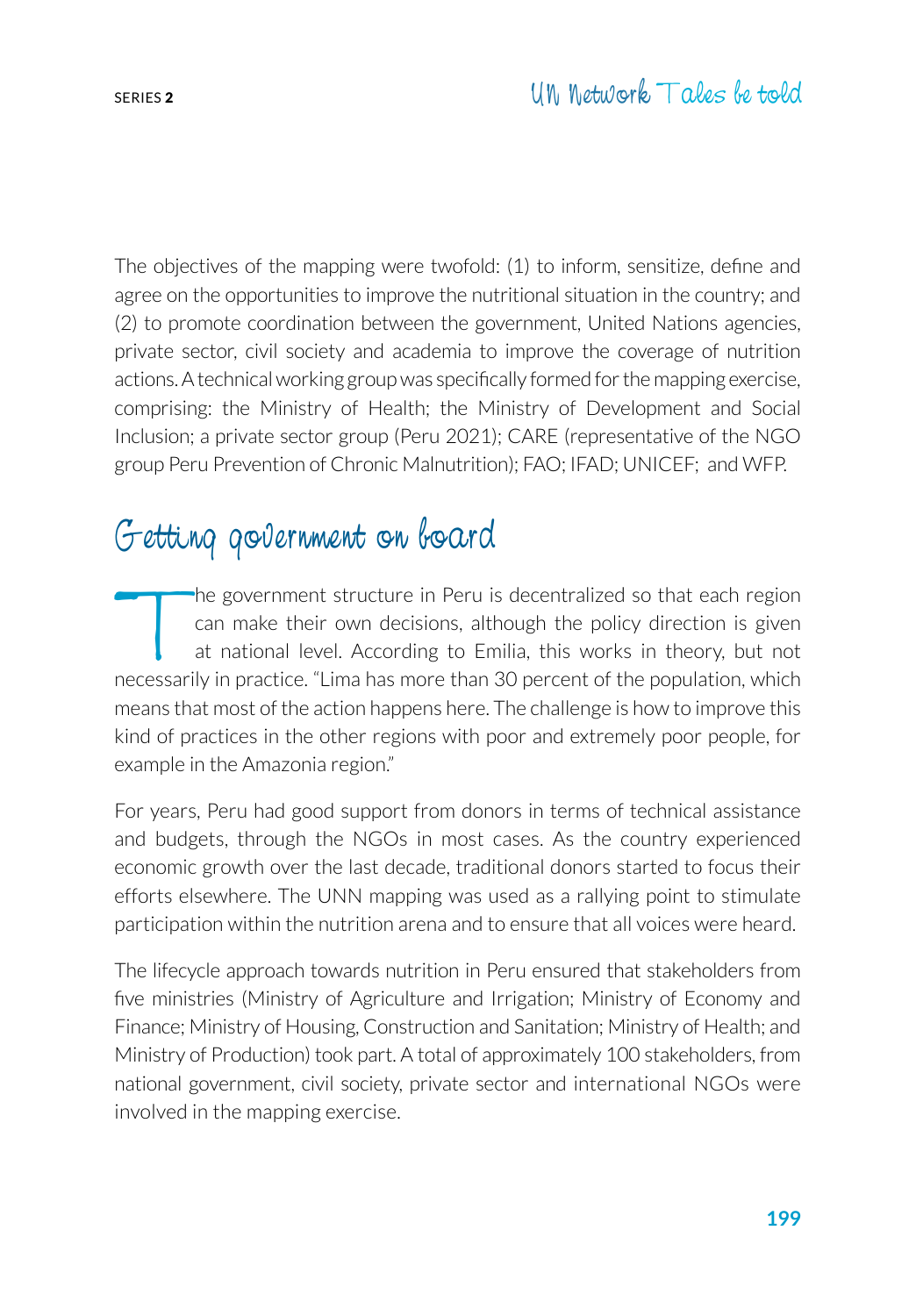The information-gathering stage, which began in October 2019, involved over thirty face-to-face meetings and numerous emails and calls until there was consensus on a final twenty nutrition actions mapped. The process involved several steps, starting with a review of country guidelines as well as national sectoral and multi-sectoral plans. A preliminary list of actions was then prepared, based on a situation analysis, specifying their respective target groups and delivery mechanisms. WFP Peru continued to work closely with UNN analyst, Farah Sbytte, to adapt the tool to country-specific aims and objectives.

#### Agreeing on nutrition actions

There were some key criteria for selecting the priority nutrition<br>actions. They had to be: based on evidence; within the framework<br>of the budgetary and results management programmes, led by the<br>Ministry of Economy and Eina actions. They had to be: based on evidence; within the framework of the budgetary and results management programmes, led by the Ministry of Economy and Finance; and have secondary data collected at the district level. Ministries and some United Nations agencies, such as IFAD and UNICEF, as well as civil society organizations contributed to the selection process.

## Adapting tools to address the double burden

s in all countries, nutrition practices have changed in Peru, particularly<br>in the main cities. The increasing consumption of ultra-processed food<br>and decrease in physical exercise has led to a sharp rise in overweight/<br>obe s in all countries, nutrition practices have changed in Peru, particularly in the main cities. The increasing consumption of ultra-processed food and decrease in physical exercise has led to a sharp rise in overweight/

93 *Ibid.*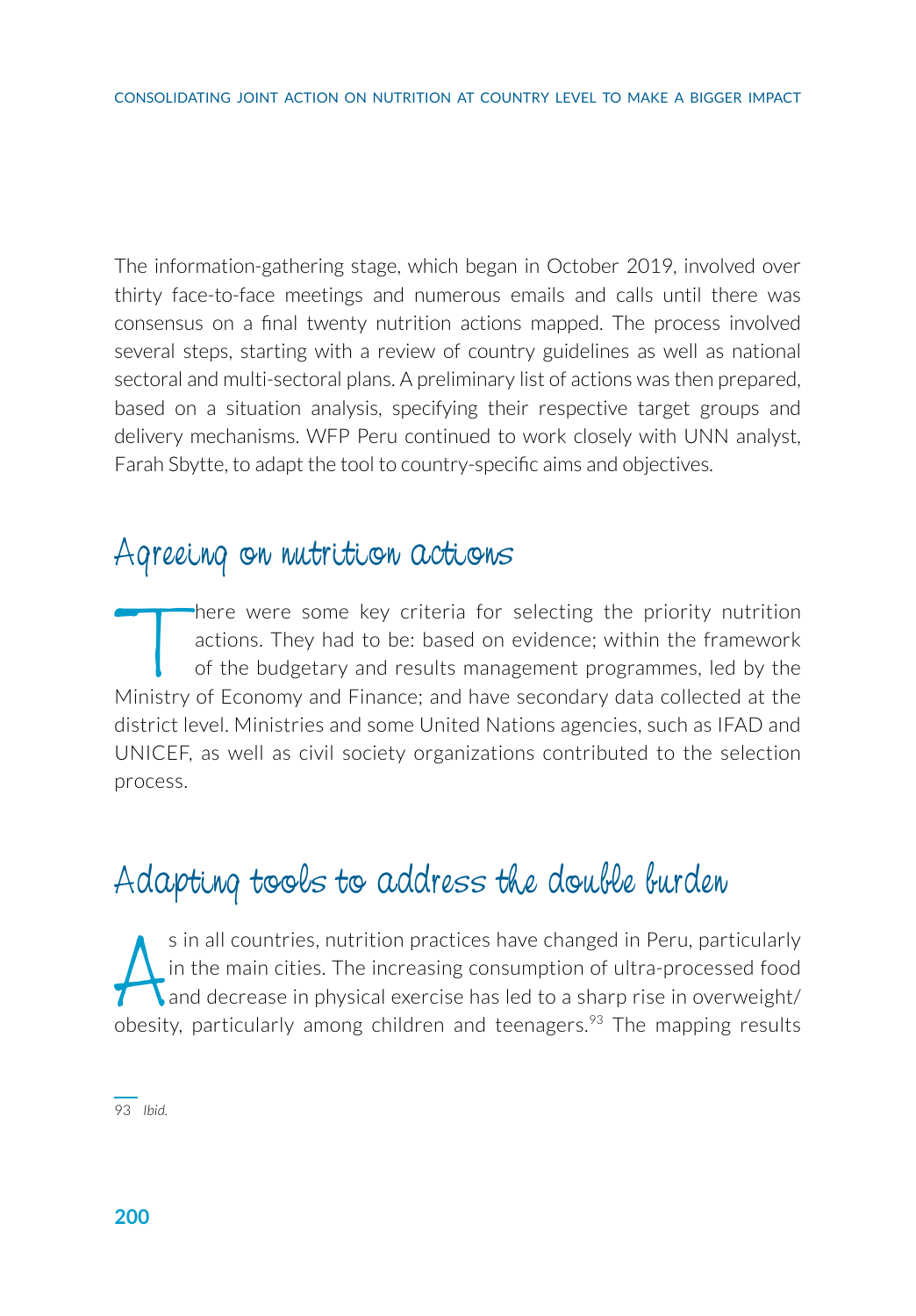suggest that this indicator could be substantially improved through a greater number of prevention and early detection actions with adequate coverage. Recent data has also linked higher mortality from COVID-19 to regions with higher prevalence of overweight/obesity and diet-related noncommunicable diseases (NCDs).<sup>94</sup> "We wanted to use the stakeholder mapping tool to open people's eyes about the causes of overweight/obesity," claims Emilia.

#### **FIGURE 10.** Excerpt from the Nutrition Stakeholder and Action Mapping (2019-20) in Peru



94 Ministry of Health. 2020. *Minsa: Consumo de comida "chatarra" aumenta el riesgo de agravar los casos de Covid-19.* Lima. Available at [https://www.gob.pe/institucion/minsa/noticias/212299-minsa-consumo-de](https://www.gob.pe/institucion/minsa/noticias/212299-minsa-consumo-de-comida-chatarra-aumenta-el-riesgo-de-agravar-los-casos-de-covid-19)[comida-chatarra-aumenta-el-riesgo-de-agravar-los-casos-de-covid-19](https://www.gob.pe/institucion/minsa/noticias/212299-minsa-consumo-de-comida-chatarra-aumenta-el-riesgo-de-agravar-los-casos-de-covid-19).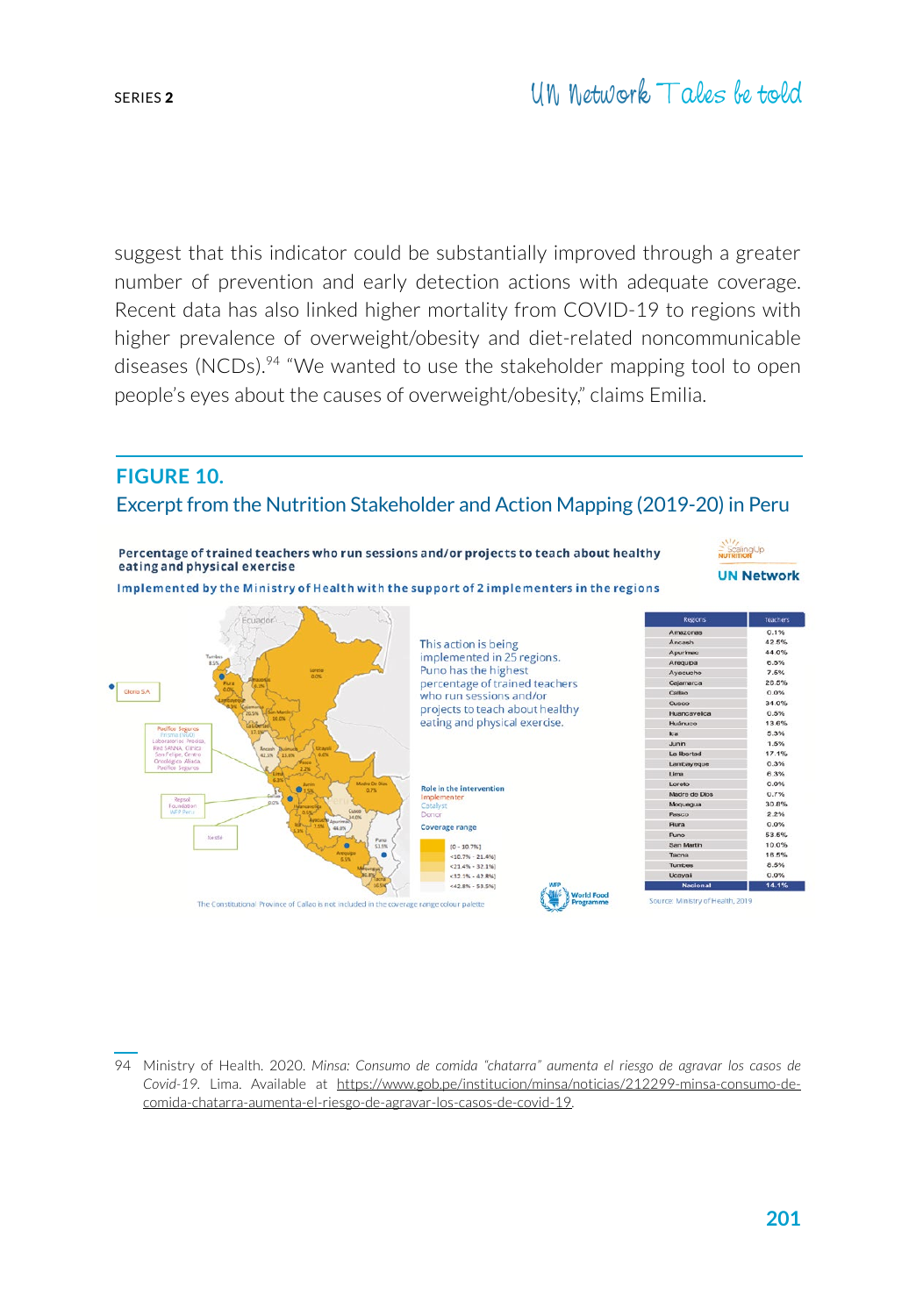"We couldn't find strong indicators to address this, although there are at least three actions [from the final twenty] that focus on obesity/overweight, including: promotion of physical activity in the community; training teachers in promoting healthy lifestyle practices; and evaluating [healthy eating in] school canteens." However, coverage is low and there needs to be more action and budget for such interventions. There is currently not enough data to evaluate outcomes, such as behaviour change or building teacher capacity.

According to Tania, the mapping was an opportunity to advocate for the development of policies and implementation of actions to address the double burden, given the alarming increase in overweight/obesity. "Having worked with the UNN mapping tool in other countries, I also thought Peru could be one of the first countries to expand this to address the double burden, and could thus be of help to other countries similarly affected."

# Key findings

The mapping data brought to light a number of interesting findings,<br>including the generally low coverage of nutrition actions, particularly<br>in the Amazon regions. The highest coverage of an intervention<br>was iron supplement including the generally low coverage of nutrition actions, particularly in the Amazon regions. The highest coverage of an intervention was iron supplementation for infants at 4 months, with a national average of 63.5 percent. This contrasts to a child health services package (growth and development monitoring, vaccination, haemoglobin measurement and iron supplementation) for 0–11 month-olds that reached just 27.8 percent nationally, although this has been improving over time.

When the findings were presented to stakeholders, including Government, via a number of virtual presentations in September 2020, the aim was to emphasize the bigger picture. This meant highlighting positive ways for how the government could self-reflect on the whole nutrition situation, rather than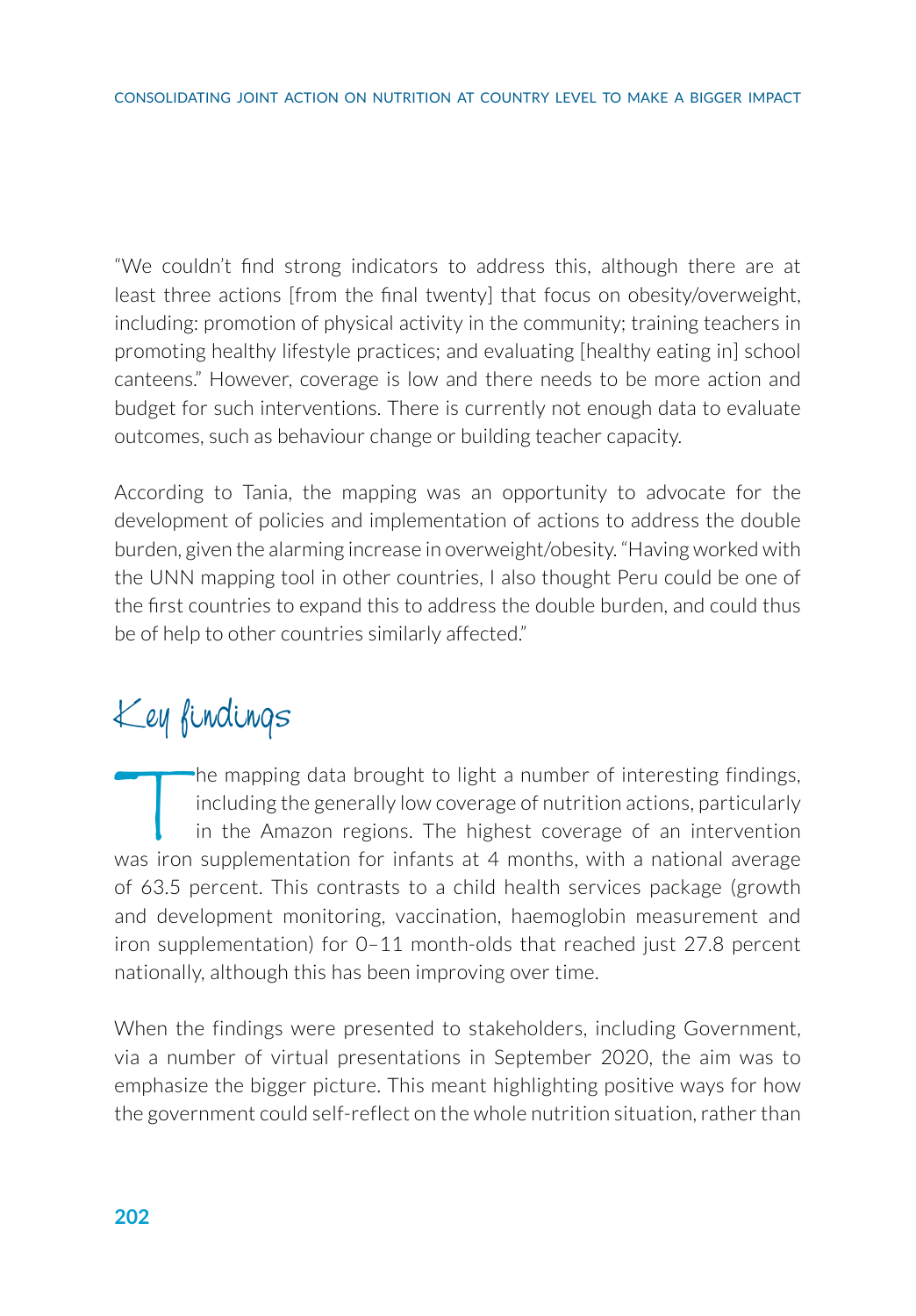focusing on low coverage. It also meant looking beyond health data when it comes to nutrition.

"We are really proud that the tool was such a participative process — all of the data sources came from the ministries, so it has been fully validated… One key piece of advice for others using this tool is don't just ask for data but review it and give guidance. In our experience, the data doesn't always fit the tool  $-$  we kept going back to them and made sure that everything was signed off by them for each action," says Emilia.

According to Christian Garay, M&E Director from the Ministry of Agriculture and Irrigation (MINAGRI), the process of building a system of indicators in favour of nutrition from the different government institutions gave decisionmakers the information they needed to check if interventions are on the right track. "The mapping is an extremely valuable tool that clearly shows how MINAGRI's interventions contribute to a large food and nutrition security policy, and it seems that the efforts are not enough. We need to use the tool not only for managing actions with the information, but also for articulating them in policies related to agriculture and nutrition," he says.

This next step has become a reality for the Ministry of Production's 'Eat Fish' Programme. "Thanks to the discussions held with WFP for collecting information for the mapping study, we realized the need to restructure ourselves, so that we can demonstrate the impact we achieve on the population we serve", confirms José Otero, Lima regional manager of the 'Eat Fish' Programme. "We now plan to expand the target population to pregnant women and mothers who care for children under the age of three, in coordination with the health facilities of the Ministry of Health."

The private sector is another set of stakeholders to be presented with the mapping findings. Ten companies were involved in the exercise, yet few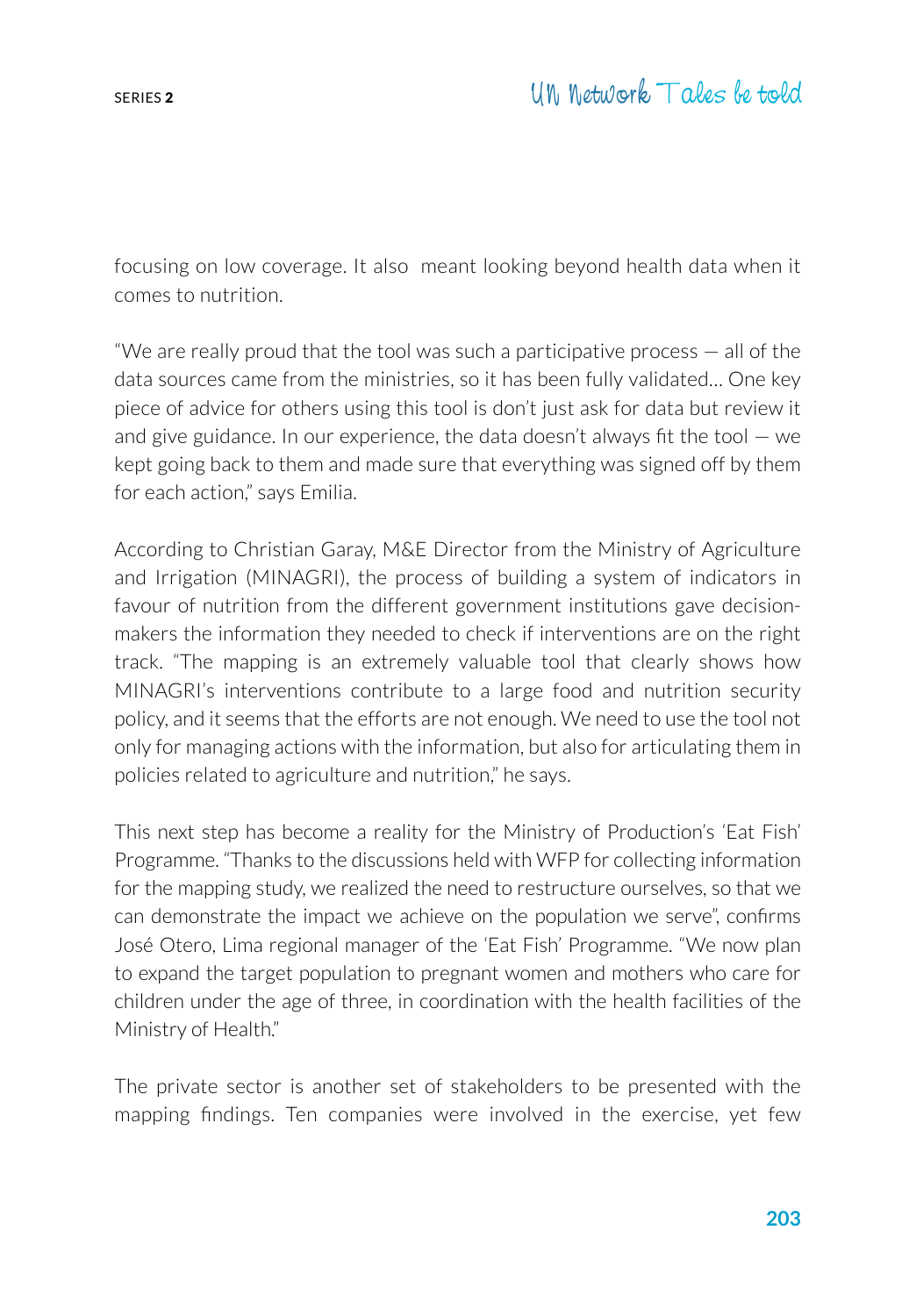businesses were found to contribute to the twenty actions mapped. With that said, stakeholders in Peru view the private sector as a key ally in nutrition, which has already formed some important alliances with the Government in anaemia prevention. Beatriz Quispe from the Health Promotion Directorate in the Ministry of Health stressed that the mapping results are important for private sector companies seeking more guidance to define their path to join efforts for improved nutrition. Furthermore, "the findings emphasized that Peru has resources and professional people working in the ministries, and in the private sector and civil society, with a lot of really good plans but they need to be better articulated," remarks Emilia.

# Challenges

A number of challenges were encountered in gathering data, such as the lapse of time between the launch of the mapping in October 2019 and the data collection process itself, which took place in June 2020. This was primari number of challenges were encountered in gathering data, such as the lapse of time between the launch of the mapping in October 2019 and the data collection process itself, which took place in June 2020. This in new national priorities and paralyzed the ministries and organizations for almost four months, in terms of managing information related to the selected nutrition actions. Other issues included the high turnover of key personnel in ministries; the extension of response time by organizations; the weakness of the government's information management system; and the lack of information at the district level of some priority actions. Nevertheless, María Elena Ugaz, Early Childhood Development and Nutrition Officer with UNICEF, highlighted the usefulness of the mapping exercise in providing excellent data in a condensed way to inform decision-making, especially at the regional and district level with a focus on children and adolescents.